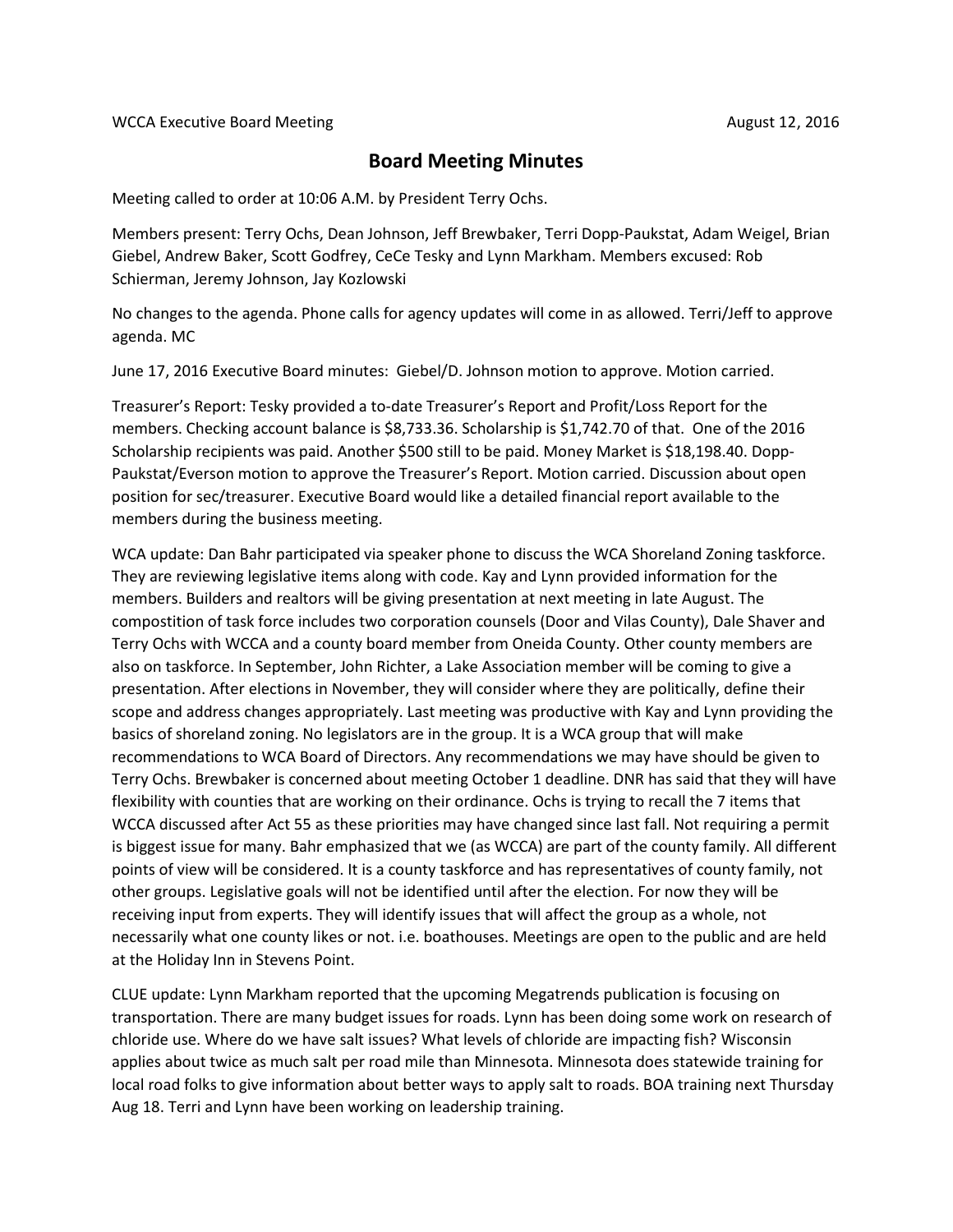DNR update: Michelle Staff and Kay Lutze participated via speakerphone. Michelle reported that there three new Water Management Engineers - Bart in Lacrosse, John in Rhinelander and Andrea in Waukesha. New distribution is on the website. She and Mike Rogney will be assisting the Leadership Training for new staff on January 9 and 10. Floodplain Zoning 101 by Mike. About an hour. President has declared federal disaster for northern Wisconsin. Michelle may be up north for a while to assist doing substantial damage claims for buildings in special hazard areas. There was recently damage in Buffalo and Trempealeau Counties on dams. They are probably still assessing damage.

Kay Lutze reported on Shoreland Ordinance reviews. There are about 50 counties who have submitted. Right now they have 7 that haven't been reviewed. Some have 300 pages, so it is taking much time to review!

POWTS report: CeCe discussed AG opinion from 1984 which discusses Sanitary Permits. It indicates that a Sanitary Permit is a permit to install so once a septic system has been installed, the permit ceases to exist and a new permit is required if additional work needs to be done, even if it is within the 2 year time frame.

Program/Conference report: Godfrey toured Radisson Paper Valley and there is lots of space. The Wednesday afternoon will be tight because of another group, but Thursday and Friday will be in larger rooms. They will be providing a separate room for hospitality. Hotel has a sports bar and tiki bar. He will be choosing meals soon. There is no continental breakfast, so we will be paying for breakfast. It will served in the main session area. Parking maps will be distributed with registration. Everson went over the agenda. Wednesday field trip will be for County Concrete plant. Hospitality room for Thursday night only. Sara Heger has committed to attending Friday session. Tesky will get the POWTS continuing education credits. Spring conference will be March 30-31 @ Stoney Creek. Annual Meeting will be January 12 or 19 depending on weather and will only be one day 9AM-4PM. Preferred dates for Fall Conference are Oct 11-13 or 18-20, 2017. Lacrosse has Best Western. No hospitality room. Continental breakfast included and they will do an overnight stay for drawing. Other potential locations are Pewaukee or Lismore Hotel in Eau Claire or Hotel Mead in Rapids. Everson prefers Devils Head Resort. Godfrey handed out raffle tickets to district reps.

Nominating Committee report: Kayla has left county work and is no longer available to run for Secretary/Treasurer. Tesky will continue to look for someone to run. 2<sup>nd</sup> VP will also be needed.

Awards/Scholarships report: Tesky read a thank you from Caleb Armstrong. She also renewed the raffle license.

Shoreland/Wetland committee is on hold for time being

Webpage/DeCoder report: Tesky reported that the Fall DeCoder will go out in September. Articles will be due Sept 10.

Leadership Program: Dopp-Paukstat has been working with Markham on this project. They have a contract with Central Wisconsin Environmental Station in Amherst Junction and need a \$300 deposit. They are still looking for mentors or speakers. Many topics will be covered. It will be Jan 9-10, 2017. Wiegel/Giebel motion to sign contract with CWES for Leadership Training. Motion carried.

Reivew the Executive Board Guidebook and give suggestions to Terri.